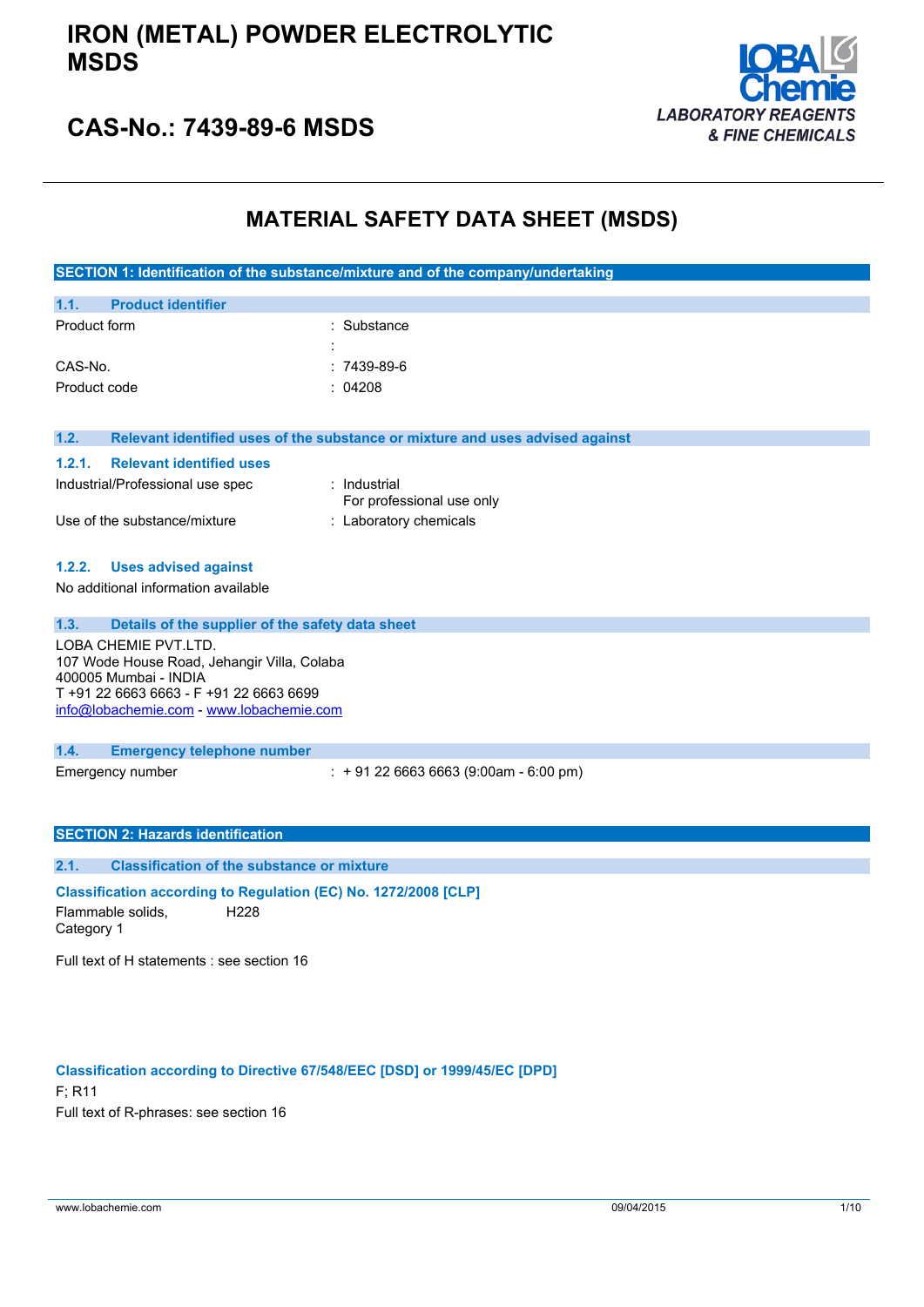Safety Data Sheet

#### **Adverse physicochemical, human health and environmental effects**

No additional information available

| 2.2. | <b>Label elements</b>                                      |                                                                                                                                                                                                                                                                                                                                                                                                             |
|------|------------------------------------------------------------|-------------------------------------------------------------------------------------------------------------------------------------------------------------------------------------------------------------------------------------------------------------------------------------------------------------------------------------------------------------------------------------------------------------|
|      | Labelling according to Regulation (EC) No. 1272/2008 [CLP] |                                                                                                                                                                                                                                                                                                                                                                                                             |
|      | Hazard pictograms (CLP)                                    | GHS02                                                                                                                                                                                                                                                                                                                                                                                                       |
|      | Signal word (CLP)                                          | : Danger                                                                                                                                                                                                                                                                                                                                                                                                    |
|      | Hazard statements (CLP)                                    | : H228 - Flammable solid.                                                                                                                                                                                                                                                                                                                                                                                   |
|      | Precautionary statements (CLP)                             | : P210 - Keep away from heat, hot surfaces, sparks, open flames and other ignition<br>sources. No smoking.<br>P240 - Ground/bond container and receiving equipment.<br>P241 - Use explosion-proof electrical/ventilating/lighting equipment.<br>P280 - Wear protective gloves/protective clothing/eye protection/face protection.<br>P370+P378 - In case of fire: Use media other than water to extinguish. |

| 2.3. | <b>Other hazards</b> |
|------|----------------------|
|      |                      |

#### No additional information available

|         | <b>SECTION 3: Composition/information on ingredients</b> |  |  |
|---------|----------------------------------------------------------|--|--|
|         |                                                          |  |  |
| 3.1.    | <b>Substances</b>                                        |  |  |
| Name    | : IRON (METAL) POWDER ELECTROLYTIC                       |  |  |
| CAS-No. | $: 7439-89-6$                                            |  |  |

Full text of R- and H-statements: see section 16

| 3.2.           | <b>Mixtures</b>                                             |                                                                                                                                                                                     |
|----------------|-------------------------------------------------------------|-------------------------------------------------------------------------------------------------------------------------------------------------------------------------------------|
| Not applicable |                                                             |                                                                                                                                                                                     |
|                | <b>SECTION 4: First aid measures</b>                        |                                                                                                                                                                                     |
|                |                                                             |                                                                                                                                                                                     |
| 4.1.           | <b>Description of first aid measures</b>                    |                                                                                                                                                                                     |
|                | First-aid measures after inhalation                         | : Remove person to fresh air and keep comfortable for breathing. Give oxygen or<br>artificial respiration if necessary. If you feel unwell, seek medical advice.                    |
|                | First-aid measures after skin contact                       | : Gently wash with plenty of soap and water. If skin irritation or rash occurs: Get<br>medical advice/attention.                                                                    |
|                | First-aid measures after eye contact                        | : Remove contact lenses, if present and easy to do. Continue rinsing. Rinse cautiously<br>with water for several minutes. If eye irritation persists: Get medical advice/attention. |
|                | First-aid measures after ingestion                          | : Rinse mouth out with water. If you feel unwell, seek medical advice.                                                                                                              |
| 4.2.           | Most important symptoms and effects, both acute and delayed |                                                                                                                                                                                     |

#### No additional information available

#### **4.3. Indication of any immediate medical attention and special treatment needed** Treat symptomatically.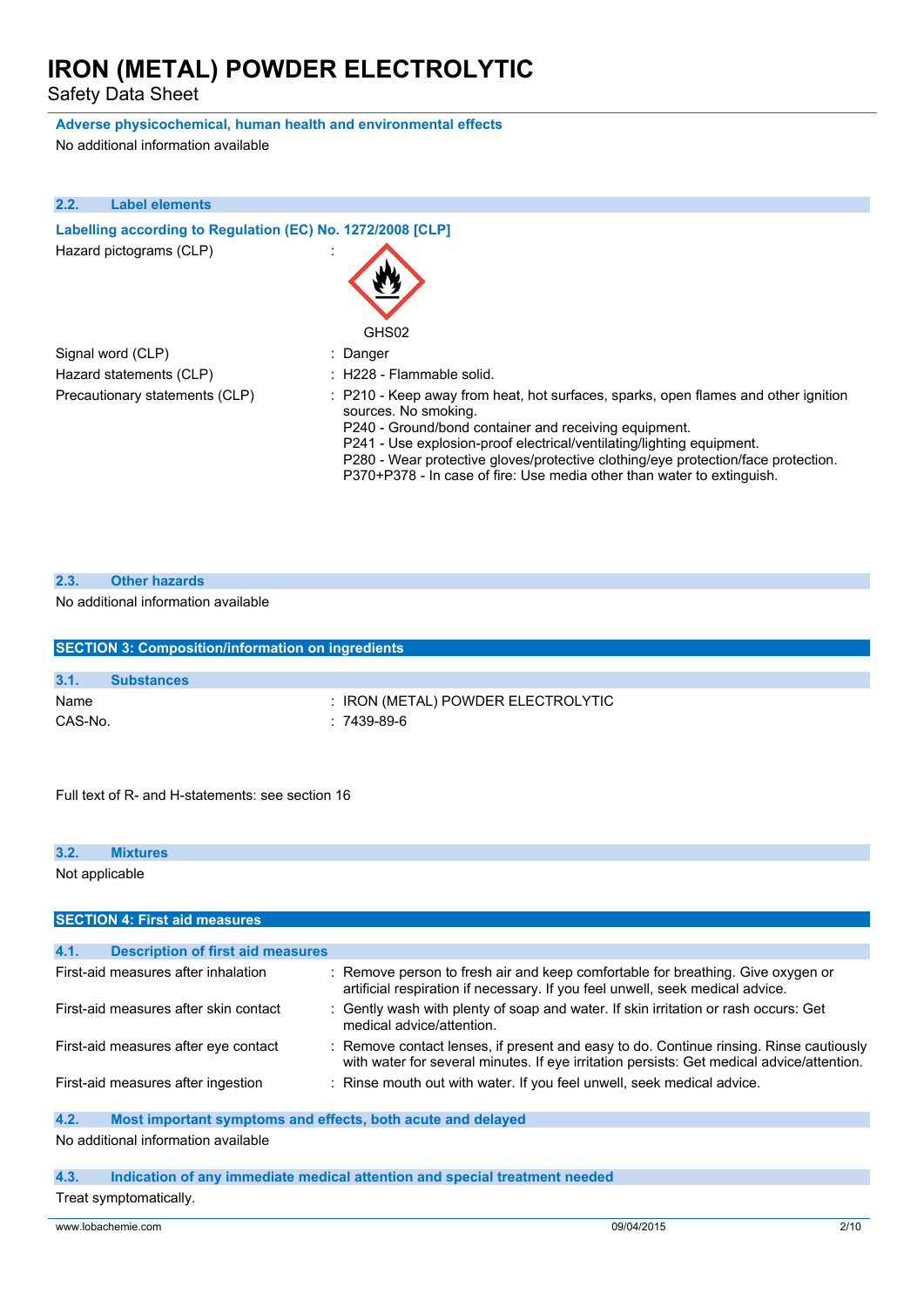Safety Data Sheet

### **SECTION 5: Firefighting measures 5.1. Extinguishing media** Suitable extinguishing media : dry chemical powder, alcohol-resistant foam, carbon dioxide (CO2). Unsuitable extinguishing media : Do not use extinguishing media containing water. **5.2. Special hazards arising from the substance or mixture** Fire hazard **in the solution of the solution of the solution of the solution of the solution of the solution of the solution of the solution of the solution of the solution of the solution of the solution of the solution o** Explosion hazard **in the state of the Capacita** : May form flammable/explosive vapour-air mixture. **5.3. Advice for firefighters** Protection during firefighting : Do not attempt to take action without suitable protective equipment. **SECTION 6: Accidental release measures 6.1. Personal precautions, protective equipment and emergency procedures** General measures **in the state of the state of the state of the state of the state of the state of the state of t** flames. No smoking. **6.1.1. For non-emergency personnel** Emergency procedures : Evacuate unnecessary personnel. **6.1.2. For emergency responders** Protective equipment : Use personal protective equipment as required. Emergency procedures in the state of the Stop release. **6.2. Environmental precautions** Avoid release to the environment. **6.3. Methods and material for containment and cleaning up** Methods for cleaning up : Clean contaminated surfaces with an excess of water. **6.4. Reference to other sections** No additional information available **SECTION 7: Handling and storage 7.1. Precautions for safe handling** Additional hazards when processed : Handle empty containers with care because residual vapours are flammable. Precautions for safe handling : No open flames. No smoking. Hygiene measures states of the state of the Wash hands and other exposed areas with mild soap and water before eating. drinking or smoking and when leaving work. **7.2. Conditions for safe storage, including any incompatibilities** Technical measures **interpretational intervals** Proper grounding procedures to avoid static electricity should be followed. Ground/bond container and receiving equipment. Use explosion-proof electrical/ventilating/lighting equipment. Storage conditions : Heat sources. Direct sunlight. Keep in fireproof place. **7.3. Specific end use(s)** No additional information available **SECTION 8: Exposure controls/personal protection 8.1. Control parameters**

No additional information available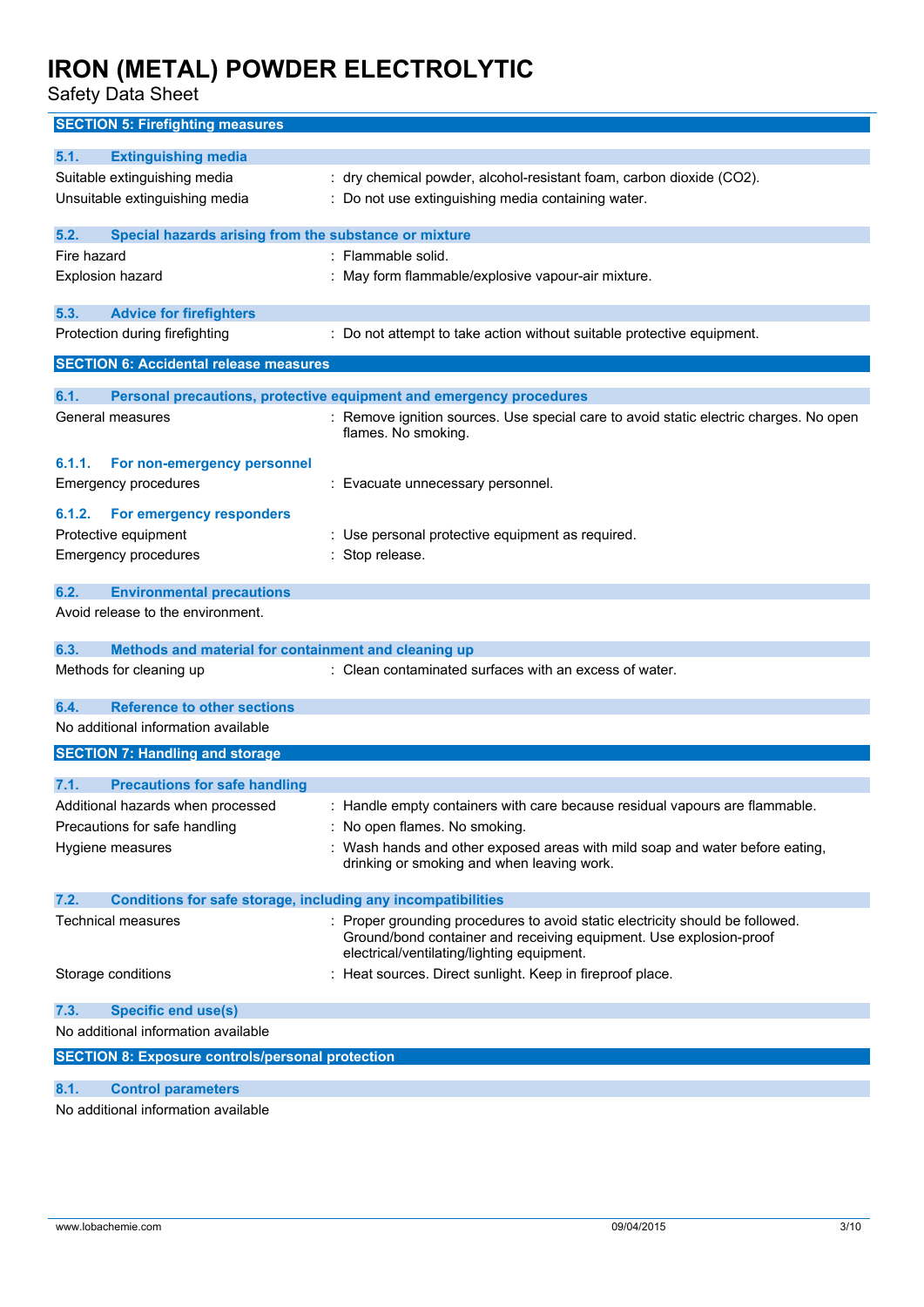Safety Data Sheet

| 8.2.<br><b>Exposure controls</b>                              |                                                           |
|---------------------------------------------------------------|-----------------------------------------------------------|
| Hand protection                                               | : Protective gloves                                       |
| Eye protection                                                | : Chemical goggles or safety glasses                      |
| Skin and body protection                                      | : Wear suitable protective clothing                       |
| Respiratory protection                                        | : Wear respiratory protection.                            |
| <b>SECTION 9: Physical and chemical properties</b>            |                                                           |
| Information on basic physical and chemical properties<br>9.1. |                                                           |
| Physical state                                                | : Solid                                                   |
| Molecular mass<br>Colour                                      | : 55.85 g/mol<br>Black to grey.                           |
| Odour                                                         | : odourless.                                              |
| Odour threshold                                               | : No data available                                       |
| pH                                                            | : No data available                                       |
| Relative evaporation rate (butylacetate=1)                    | : No data available                                       |
| Melting point                                                 | : 1535 °C                                                 |
| Freezing point                                                | : No data available                                       |
| Boiling point                                                 | : 3000 °C                                                 |
| Flash point                                                   | : No data available                                       |
| Auto-ignition temperature                                     | : No data available                                       |
| Decomposition temperature                                     | : No data available                                       |
| Flammability (solid, gas)                                     | : Flammable solid.                                        |
| Vapour pressure                                               | : No data available                                       |
| Relative vapour density at 20 °C                              | : No data available                                       |
| Relative density                                              | : No data available                                       |
| Density<br>Solubility                                         | : $7.86$ g/cm <sup>3</sup><br>: Water: Insoluble in water |
| Log Pow                                                       | : No data available                                       |
| Viscosity, kinematic                                          | : No data available                                       |
| Viscosity, dynamic                                            | : No data available                                       |
| Explosive properties                                          | : No data available                                       |
| Oxidising properties                                          | : No data available                                       |
| <b>Explosive limits</b>                                       | : No data available                                       |

#### **9.2. Other information**

No additional information available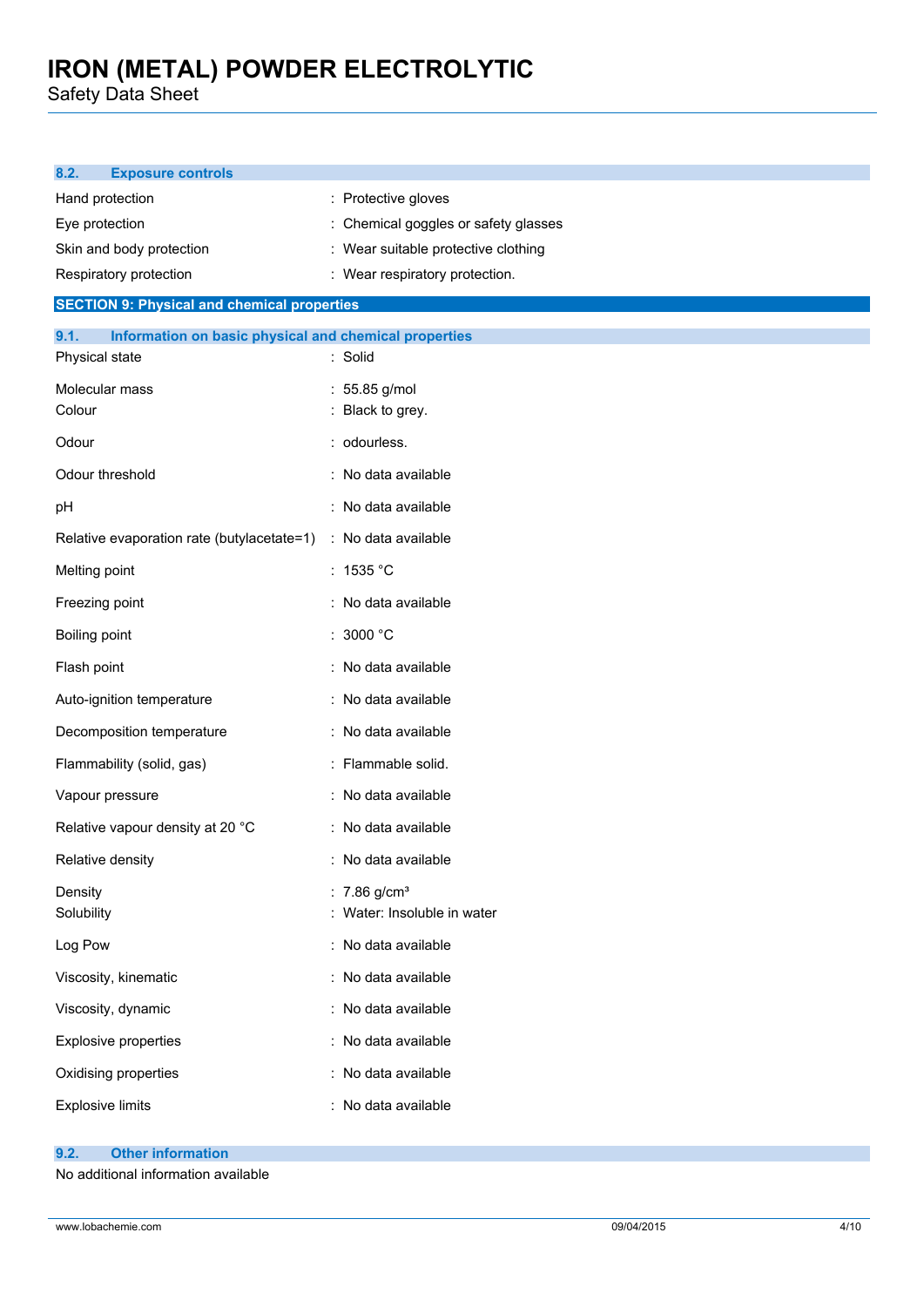Safety Data Sheet

| <b>SECTION 10: Stability and reactivity</b>                       |                     |
|-------------------------------------------------------------------|---------------------|
| <b>Reactivity</b><br>10.1.                                        |                     |
| No additional information available                               |                     |
| <b>Chemical stability</b><br>10.2.                                |                     |
| Flammable solid. May form flammable/explosive vapour-air mixture. |                     |
| 10.3.<br><b>Possibility of hazardous reactions</b>                |                     |
| No additional information available                               |                     |
| 10.4.<br><b>Conditions to avoid</b>                               |                     |
| Open flame. Overheating. Direct sunlight. Heat. Sparks.           |                     |
| 10.5.<br><b>Incompatible materials</b>                            |                     |
| No additional information available                               |                     |
| 10.6.<br><b>Hazardous decomposition products</b>                  |                     |
| May release flammable gases.                                      |                     |
| <b>SECTION 11: Toxicological information</b>                      |                     |
| 11.1.<br>Information on toxicological effects                     |                     |
| Acute toxicity                                                    | : Not classified    |
|                                                                   |                     |
| Skin corrosion/irritation                                         | : Not classified    |
| Serious eye damage/irritation                                     | Not classified      |
| Respiratory or skin sensitisation                                 | Not classified      |
| Germ cell mutagenicity                                            | Not classified<br>٠ |
| Carcinogenicity                                                   | : Not classified    |
| Reproductive toxicity                                             | Not classified      |
| STOT-single exposure                                              | Not classified      |
| STOT-repeated exposure                                            | : Not classified    |
| Aspiration hazard                                                 | : Not classified    |
|                                                                   |                     |

#### **SECTION 12: Ecological information**

| 12.1. Toxicity                      |  |
|-------------------------------------|--|
| No additional information available |  |

#### **12.2. Persistence and degradability**

No additional information available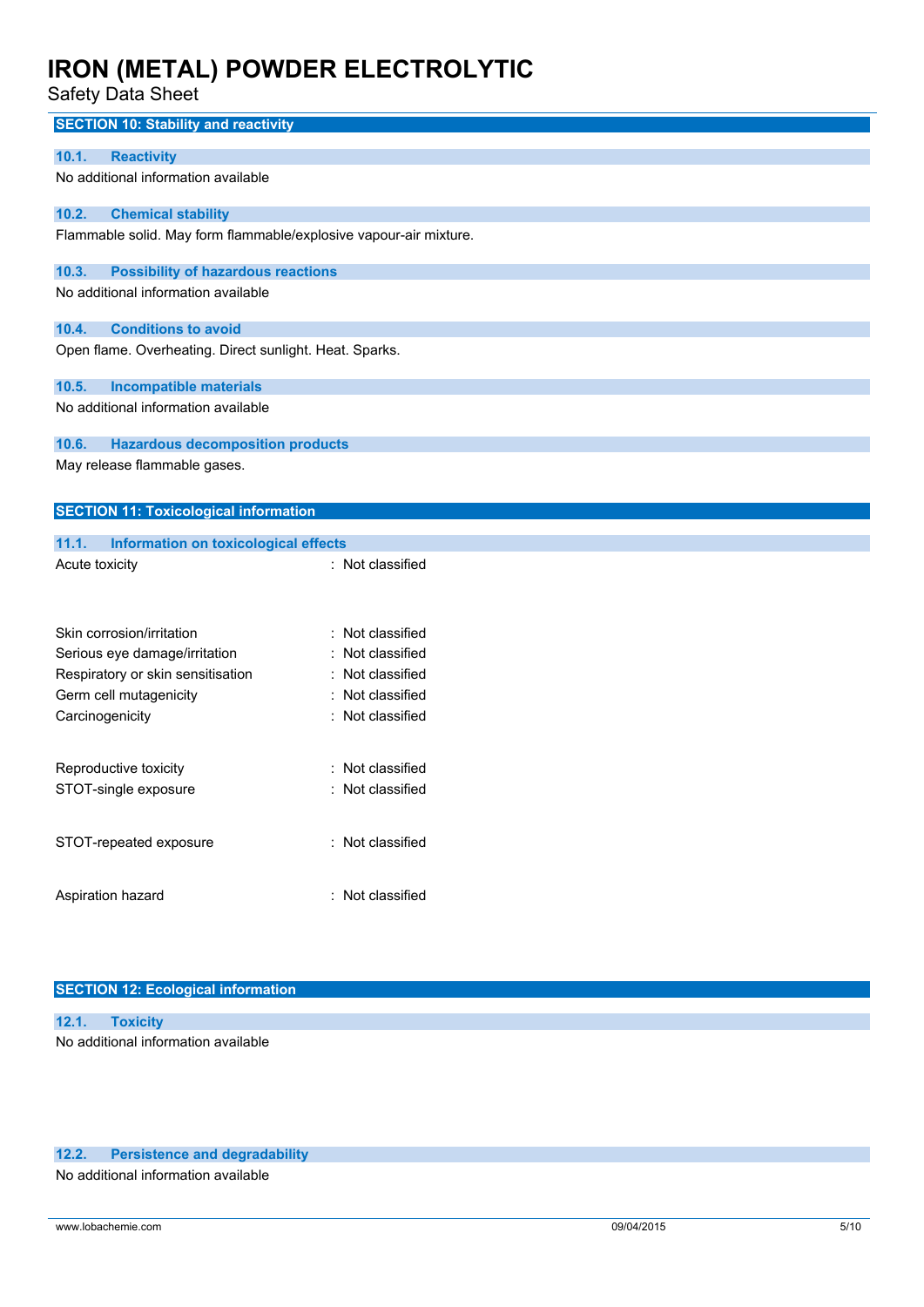Safety Data Sheet

| 12.3.<br><b>Bioaccumulative potential</b>          |                                                                             |
|----------------------------------------------------|-----------------------------------------------------------------------------|
| No additional information available                |                                                                             |
| 12.4.<br><b>Mobility in soil</b>                   |                                                                             |
| No additional information available                |                                                                             |
|                                                    |                                                                             |
|                                                    |                                                                             |
| <b>Results of PBT and vPvB assessment</b><br>12.5. |                                                                             |
| No additional information available                |                                                                             |
| 12.6.<br><b>Other adverse effects</b>              |                                                                             |
| No additional information available                |                                                                             |
| <b>SECTION 13: Disposal considerations</b>         |                                                                             |
| 13.1.<br><b>Waste treatment methods</b>            |                                                                             |
| Additional information                             | : Handle empty containers with care because residual vapours are flammable. |
|                                                    |                                                                             |
| <b>SECTION 14: Transport information</b>           |                                                                             |
| In accordance with ADR / RID / IMDG / IATA / ADN   |                                                                             |
| 14.1.<br><b>UN number</b>                          |                                                                             |
| UN-No. (ADR)                                       | : 3089                                                                      |
| UN-No. (IMDG)                                      | 3089                                                                        |
| UN-No. (IATA)                                      | :3089                                                                       |
| UN-No. (ADN)                                       | 3089                                                                        |
| UN-No. (RID)                                       | : 3089                                                                      |
| 14.2.<br><b>UN proper shipping name</b>            |                                                                             |
| Proper Shipping Name (ADR)                         | : METAL POWDER, FLAMMABLE, N.O.S.                                           |
|                                                    |                                                                             |
| Proper Shipping Name (IMDG)                        | : METAL POWDER, FLAMMABLE, N.O.S.                                           |
| Proper Shipping Name (IATA)                        | : Metal powder, flammable, n.o.s.                                           |
| Proper Shipping Name (ADN)                         | METAL POWDER, FLAMMABLE, N.O.S                                              |
| Proper Shipping Name (RID)                         | : METAL POWDER, FLAMMABLE, N.O.S.                                           |
| Transport document description (ADR)               | : UN 3089 METAL POWDER, FLAMMABLE, N.O.S., 4.1, III, (E)                    |
| Transport document description (IMDG)              | : UN 3089 METAL POWDER, FLAMMABLE, N.O.S., 4.1, III                         |
| Transport document description (IATA)              | : UN 3089 Metal powder, flammable, n.o.s., 4.1, III                         |
| Transport document description (ADN)               | : UN 3089 METAL POWDER, FLAMMABLE, N.O.S., 4.1, III                         |
| Transport document description (RID)               | : UN 3089 METAL POWDER, FLAMMABLE, N.O.S., 4.1, III                         |
| 14.3.<br><b>Transport hazard class(es)</b>         |                                                                             |
| <b>ADR</b>                                         |                                                                             |
| Transport hazard class(es) (ADR)                   | : 4.1                                                                       |
| Danger labels (ADR)                                | : $4.1$                                                                     |
|                                                    |                                                                             |
|                                                    |                                                                             |

Transport hazard class(es) (IMDG) : 4.1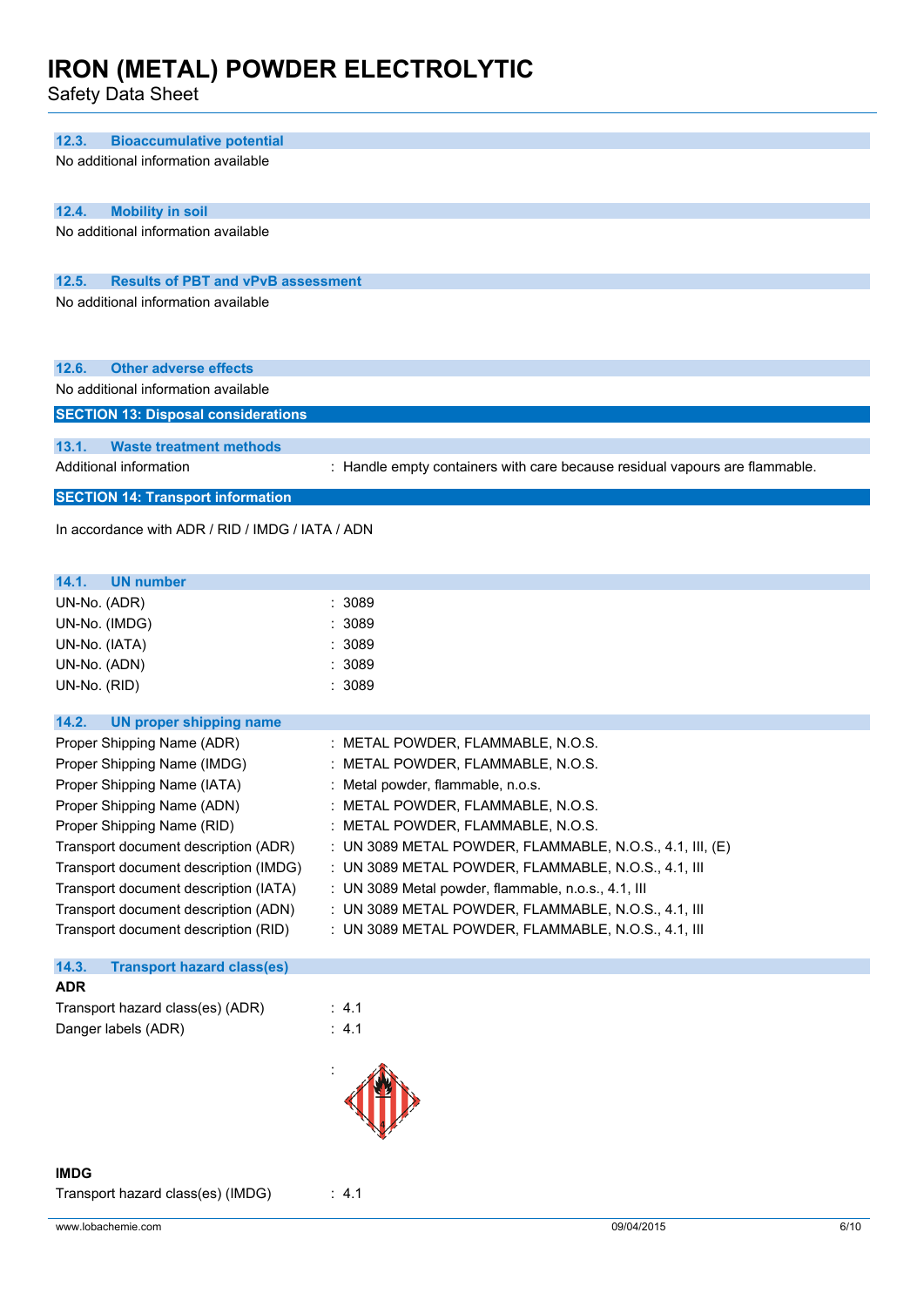Safety Data Sheet

| Danger labels (IMDG)                                      | : 4.1            |
|-----------------------------------------------------------|------------------|
|                                                           |                  |
| <b>IATA</b>                                               |                  |
| Transport hazard class(es) (IATA)<br>Hazard labels (IATA) | : 4.1<br>: 4.1   |
|                                                           |                  |
| <b>ADN</b>                                                |                  |
| Transport hazard class(es) (ADN)<br>Danger labels (ADN)   | : 4.1<br>: $4.1$ |
|                                                           |                  |
| <b>RID</b>                                                |                  |
| Transport hazard class(es) (RID)<br>Danger labels (RID)   | : 4.1<br>: 4.1   |
|                                                           |                  |
|                                                           |                  |
| 14.4.<br><b>Packing group</b>                             |                  |
| Packing group (ADR)                                       | $\div$ III       |

| Packing group (IMDG)                  | : III                                    |
|---------------------------------------|------------------------------------------|
| Packing group (IATA)                  | : III                                    |
| Packing group (ADN)                   | : III                                    |
| Packing group (RID)                   | : III                                    |
|                                       |                                          |
| <b>Environmental hazards</b><br>14.5. |                                          |
| Dangerous for the environment         | : No                                     |
| Marine pollutant                      | : No                                     |
| Other information                     | : No supplementary information available |
|                                       |                                          |

| 14.6. | <b>Special precautions for user</b> |                 |  |
|-------|-------------------------------------|-----------------|--|
|       | - Overland transport                |                 |  |
|       | Classification code (ADR)           | $\therefore$ F3 |  |
|       | Special provisions (ADR)            | :552            |  |
|       | Limited quantities (ADR)            | : 5kg           |  |
|       | Excepted quantities (ADR)           | : E1            |  |
|       |                                     |                 |  |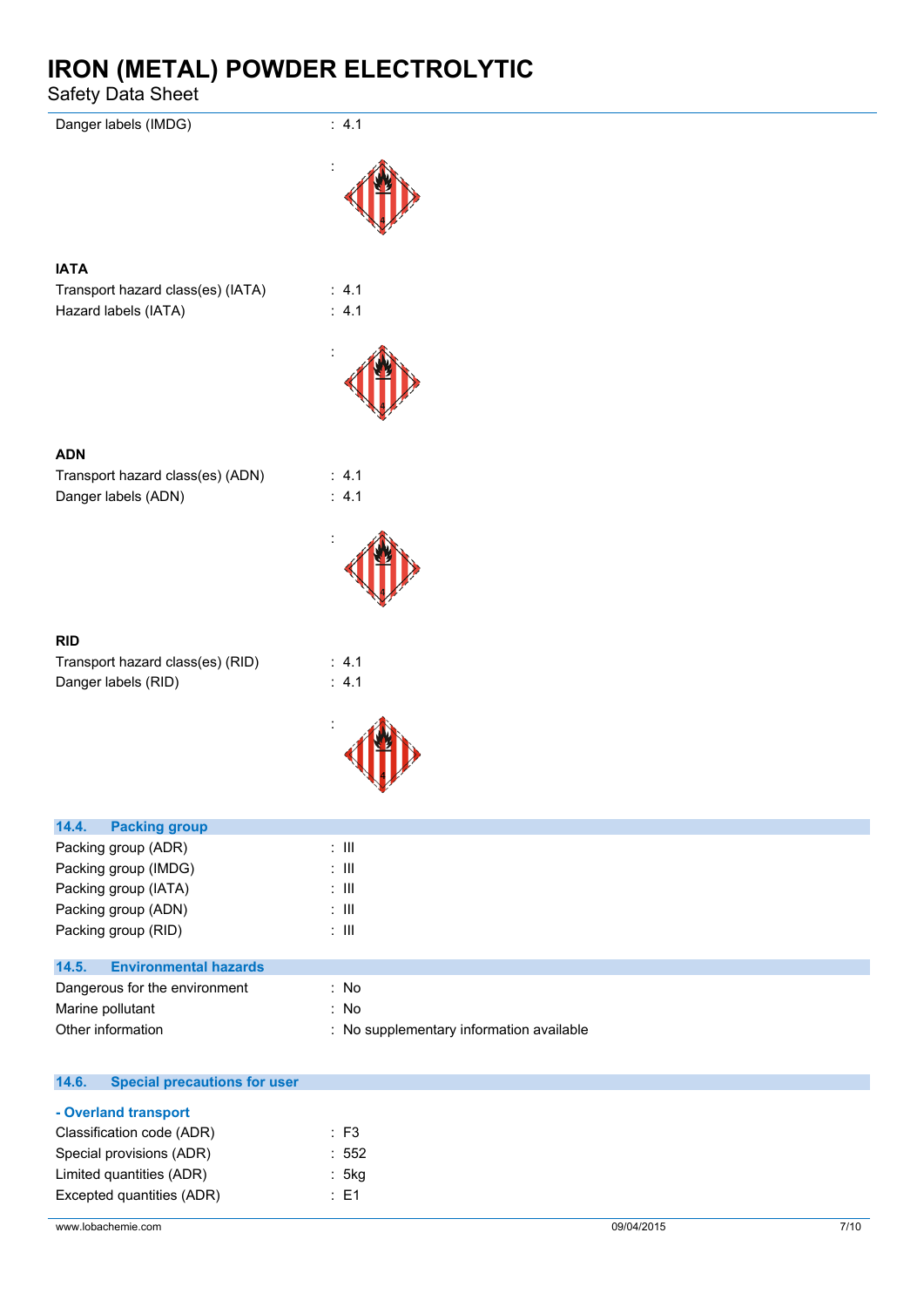### Safety Data Sheet

| Packing instructions (ADR)                                   | P002, IBC08, R001<br>÷. |
|--------------------------------------------------------------|-------------------------|
| Special packing provisions (ADR)                             | : B4                    |
| Mixed packing provisions (ADR)                               | : MP11                  |
| Portable tank and bulk container<br>instructions (ADR)       | : T1                    |
| Portable tank and bulk container special<br>provisions (ADR) | : TP33                  |
| Tank code (ADR)                                              | SGAV                    |
| Vehicle for tank carriage                                    | AT                      |
| Transport category (ADR)                                     | 3<br>÷.                 |
| Special provisions for carriage - Packages<br>(ADR)          | : V11                   |
| Special provisions for carriage - Bulk<br>(ADR)              | : VC1, VC2              |
| Hazard identification number (Kemler No.)                    | ÷.<br>40                |
| Orange plates                                                | $\vdots$<br>40<br>3089  |
|                                                              |                         |
| Tunnel restriction code (ADR)                                | : F                     |
| EAC code                                                     | : 4Y                    |
|                                                              |                         |
| - Transport by sea                                           |                         |
| Special provisions (IMDG)                                    | : 223                   |
| Packing instructions (IMDG)                                  | : P002                  |
| IBC packing instructions (IMDG)                              | : IBCO8                 |
| IBC special provisions (IMDG)                                | B21, B4                 |
| Tank instructions (IMDG)                                     | T <sub>1</sub><br>÷     |
| Tank special provisions (IMDG)                               | : TP33                  |
| EmS-No. (Fire)                                               | $: F-G$                 |
| EmS-No. (Spillage)                                           | $: S-G$                 |
| Stowage category (IMDG)                                      | B<br>÷                  |
| Stowage and handling (IMDG)                                  | ÷.<br>H1                |
| Segregation (IMDG)                                           | SG17, SG25, SG26        |
| MFAG-No                                                      | 170                     |
|                                                              |                         |
| - Air transport                                              |                         |
| PCA Excepted quantities (IATA)                               | : E1                    |
| PCA Limited quantities (IATA)                                | : Y443                  |
| PCA limited quantity max net quantity<br>(IATA)              | : 10kg                  |
| PCA packing instructions (IATA)                              | : 446                   |
| PCA max net quantity (IATA)                                  | $: 25$ kg               |
| CAO packing instructions (IATA)                              | : 449                   |
| CAO max net quantity (IATA)                                  | : 100kg                 |
| Special provisions (IATA)                                    | : A3, A803              |
| ERG code (IATA)                                              | : 3L                    |
| - Inland waterway transport                                  |                         |
| Classification code (ADN)                                    | $:$ F3                  |
| Special provisions (ADN)                                     | : 552                   |
| Limited quantities (ADN)                                     | $: 5$ kg                |
| Excepted quantities (ADN)                                    | : E1                    |
| Equipment required (ADN)                                     | $:$ PP                  |
| Number of blue cones/lights (ADN)                            | : 0                     |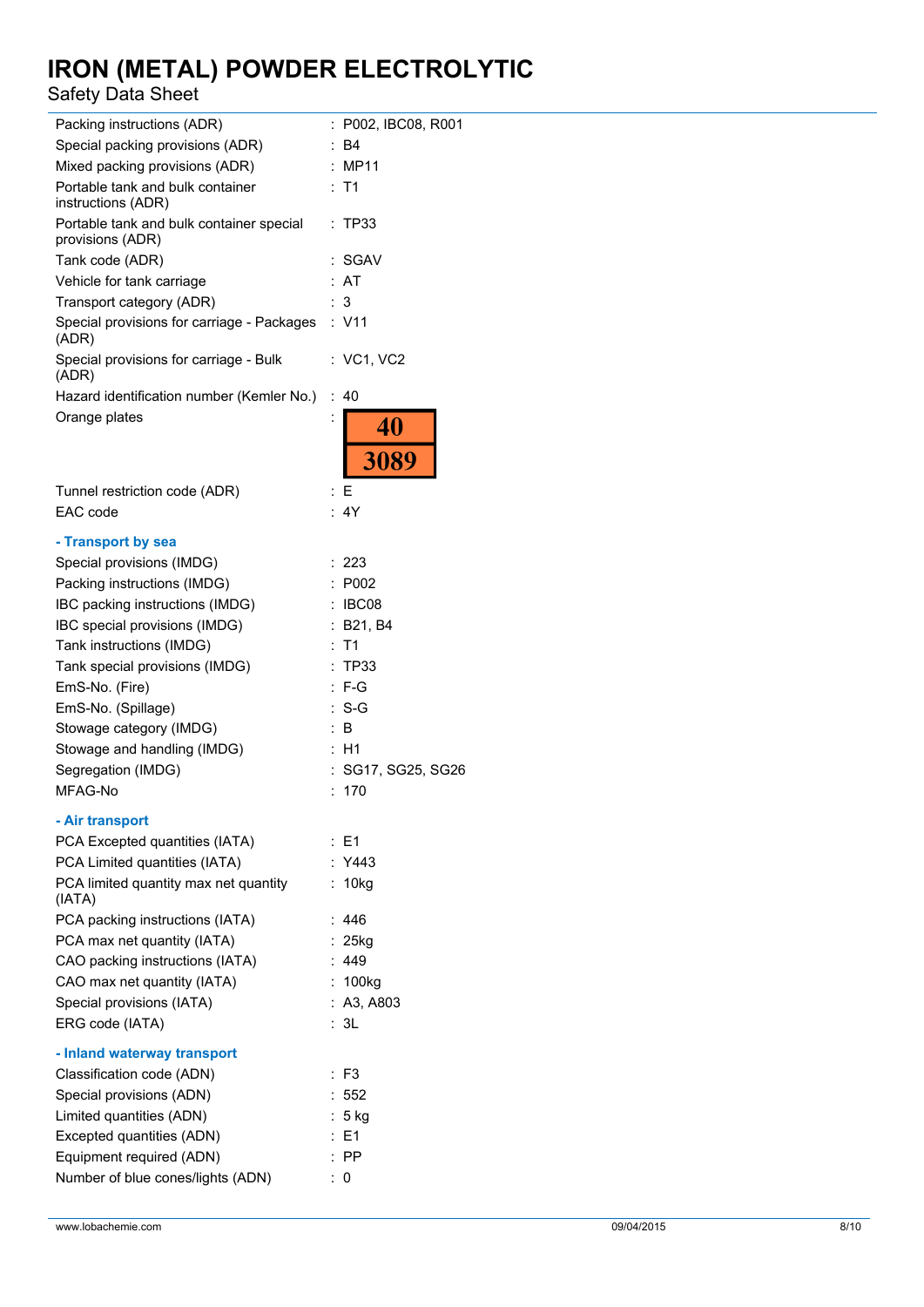Safety Data Sheet

#### **- Rail transport**

| Classification code (RID)                                    | : F3                |
|--------------------------------------------------------------|---------------------|
| Special provisions (RID)                                     | : 552               |
| Excepted quantities (RID)                                    | : E1                |
| Packing instructions (RID)                                   | : P002, IBC08, R001 |
| Special packing provisions (RID)                             | : B4                |
| Mixed packing provisions (RID)                               | : MP11              |
| Portable tank and bulk container<br>instructions (RID)       | : T1                |
| Portable tank and bulk container special<br>provisions (RID) | : TP33              |
| Tank codes for RID tanks (RID)                               | : SGAV              |
| Transport category (RID)                                     | : 3                 |
| Special provisions for carriage – Packages<br>(RID)          | : W1                |
| Special provisions for carriage – Bulk<br>(RID)              | : VC1, VC2          |
| Colis express (express parcels) (RID)                        | : CE11              |
| Hazard identification number (RID)                           | : 40                |

**14.7. Transport in bulk according to Annex II of MARPOL 73/78 and the IBC Code**

Not applicable

#### **SECTION 15: Regulatory information**

**15.1. Safety, health and environmental regulations/legislation specific for the substance or mixture**

#### **15.1.1. EU-Regulations**

No REACH Annex XVII restrictions

IRON (METAL) POWDER ELECTROLYTIC is not on the REACH Candidate List IRON (METAL) POWDER ELECTROLYTIC is not on the REACH Annex XIV List

#### **15.1.2. National regulations**

#### **Germany**

| Reference to AwSV                                                                       | : Water hazard class (WGK) nwg, Non-hazardous to water (Classification according to<br>AwSV; ID No. 748) |  |  |  |
|-----------------------------------------------------------------------------------------|----------------------------------------------------------------------------------------------------------|--|--|--|
| 12th Ordinance Implementing the Federal<br>Immission Control Act - 12. BlmSchV          | : Is not subject of the 12. BlmSchV (Hazardous Incident Ordinance)                                       |  |  |  |
| <b>Netherlands</b>                                                                      |                                                                                                          |  |  |  |
| SZW-lijst van kankerverwekkende stoffen                                                 | $\therefore$ The substance is not listed                                                                 |  |  |  |
| SZW-lijst van mutagene stoffen                                                          | $\therefore$ The substance is not listed                                                                 |  |  |  |
| NIET-limitatieve lijst van voor de<br>voortplanting giftige stoffen - Borstvoeding      | $\therefore$ The substance is not listed                                                                 |  |  |  |
| NIET-limitatieve lijst van voor de<br>voortplanting giftige stoffen -<br>Vruchtbaarheid | $\therefore$ The substance is not listed                                                                 |  |  |  |
| NIET-limitatieve lijst van voor de<br>voortplanting giftige stoffen - Ontwikkeling      | : The substance is not listed                                                                            |  |  |  |